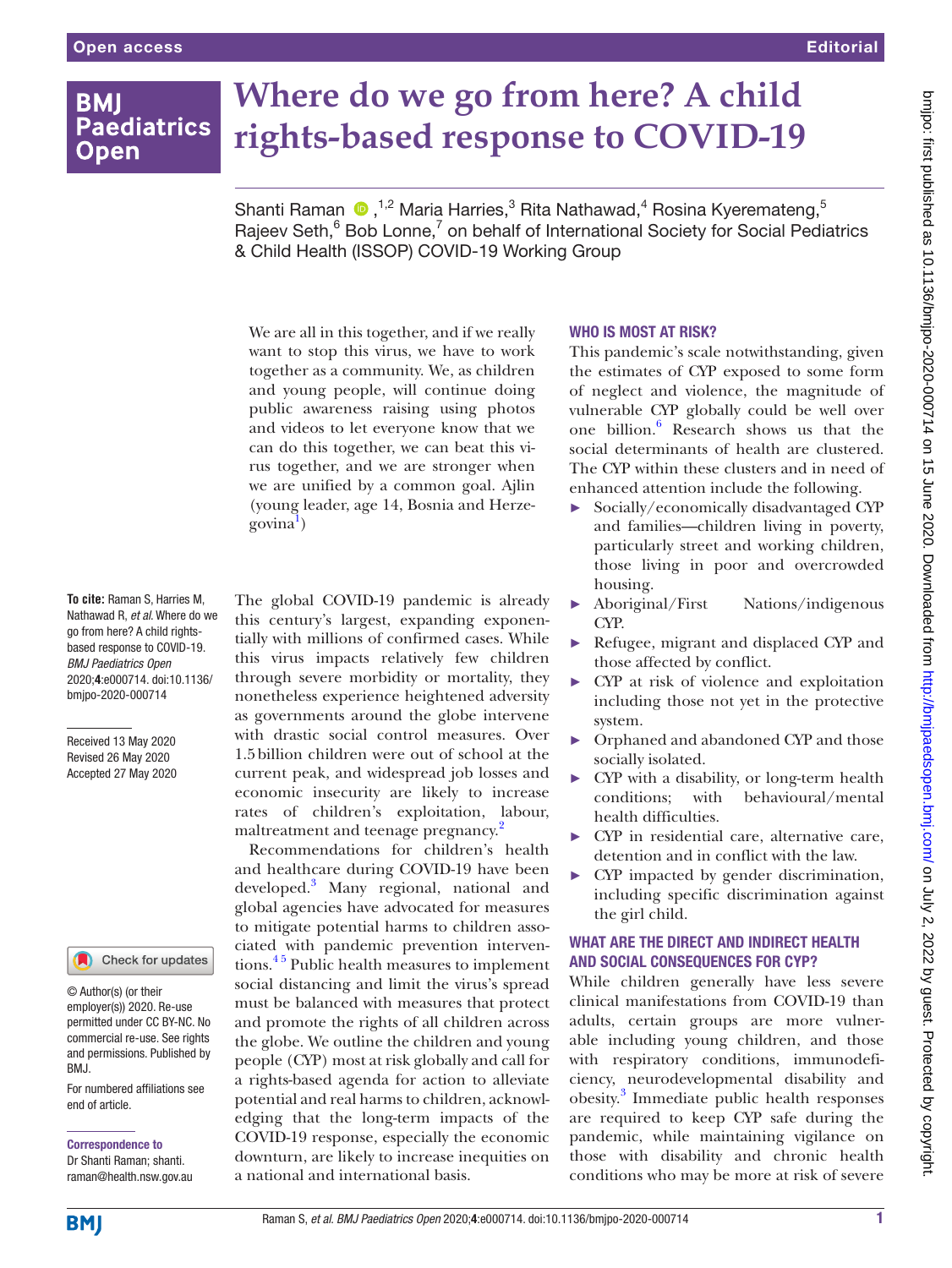

<span id="page-1-0"></span>Figure 1 Socio-ecological impact of COVID-19. Adapted from The Alliance for Child Protection in Humanitarian Action.<sup>8</sup>

morbidity and even mortality. Underlying health inequities are pronounced during this pandemic.

The irony is public health measures aimed at preventing one disease can exclude and undo preventive efforts to intervene proactively in the lives of many vulnerable CYP globally. The indirect impacts and unintended consequences of pandemic responses are potentially most damaging. These include delayed acute presentations, foregone treatment for chronic health conditions and increased burden of mental health conditions. The consequences of death of a parent or carer from the disease can be devastating.

Public measures that severely restrict movement and threaten livelihoods, especially in low resource settings where most people work in informal sectors, impact severely on CYP. Thousands of children are being tipped into starvation. Physical and social distancing increase stressors within already fragile families, with potential for increased violence and child maltreatment, sedentary behaviours and screen time.

Many thousands of CYP with disabilities have had their interventions suspended; immunisation programmes have been threatened; CYP with chronic health conditions denied routine or preventive health services including screening; access to sexual and reproductive services are being compromised; and, many children at risk of serious maltreatment are no longer in our gaze due to reduced safety nets. While school and early childhood service closures can cause immeasurable damage to children's well-being, education policies focused on online learning in the wake of COVID-19 have highlighted longstanding inequities with delays in learning most profound for the most deprived; the right to education and play are rights exclusive to children.

<span id="page-1-1"></span>Table 1 Articles of the United Nations CRC that relate to healthcare work

|  | <b>Article</b> | <b>Purpose</b>                                                                                                                                                                                                                      |
|--|----------------|-------------------------------------------------------------------------------------------------------------------------------------------------------------------------------------------------------------------------------------|
|  | Article 2      | Protection from discrimination                                                                                                                                                                                                      |
|  | Article 3      | Best interests of the child a primary<br>consideration; the institutions, services and<br>facilities responsible for the care or protection<br>of children shall conform with the standards<br>established by competent authorities |
|  | Article 5      | Parents responsible for ensuring that child's<br>rights are protected                                                                                                                                                               |
|  | Article 6      | Right to survival and development                                                                                                                                                                                                   |
|  | Article 9      | Right of the child who is separated from one or<br>both parents to maintain personal relations and<br>direct contact with both parents on a regular<br>basis                                                                        |
|  | Article 12     | The right of a child to express their view: with<br>weight given according to the maturity of the<br>child                                                                                                                          |
|  | Article 13     | Freedom of expression including seeking,<br>receiving and imparting information                                                                                                                                                     |
|  | Article 16     | Protection of privacy                                                                                                                                                                                                               |
|  | Article 17     | Access to information from mass media, with<br>protection from material injurious to his or her<br>well-being                                                                                                                       |
|  | Article 18     | Assistance to parents with child rearing<br>responsibilities                                                                                                                                                                        |
|  | Article 19     | Protection from physical or mental violence,<br>abuse, or neglect                                                                                                                                                                   |
|  | Article 20     | Special protection for children deprived of their<br>families                                                                                                                                                                       |
|  | Article 22     | Protection of children seeking refugee status                                                                                                                                                                                       |
|  | Article 23     | Rights of disabled children to special care                                                                                                                                                                                         |
|  | Article 24     | Right to health and access to healthcare                                                                                                                                                                                            |
|  | Article 27     | Right to an adequate standard of living                                                                                                                                                                                             |
|  | Article 28     | Right to education                                                                                                                                                                                                                  |
|  | Article 30     | Right to own culture and religion                                                                                                                                                                                                   |
|  | Article 31     | Participation in leisure and play                                                                                                                                                                                                   |
|  | Article 34     | Protection from sexual exploitation                                                                                                                                                                                                 |

Source: Adapted from Waterston.<sup>7</sup>

CRC, Convention on the Rights of the Child.

Welfare, social and family support services critical for vulnerable CYP may be suspended or provide only remote access. CYP may be further disadvantaged during the postpandemic recovery phase, with widening income inequalities and amplification of the digital divide, severely affecting family access to basic nutrition, shelter, information and education. [Figure](#page-1-0) 1 illustrates how COVID-19 can drastically alter a child's environment and negatively impact their well-being.

## WHAT ARE WE CALLING FOR?

Child rights-based responses afford us opportunities to advance policies and practices to mitigate the direct *and*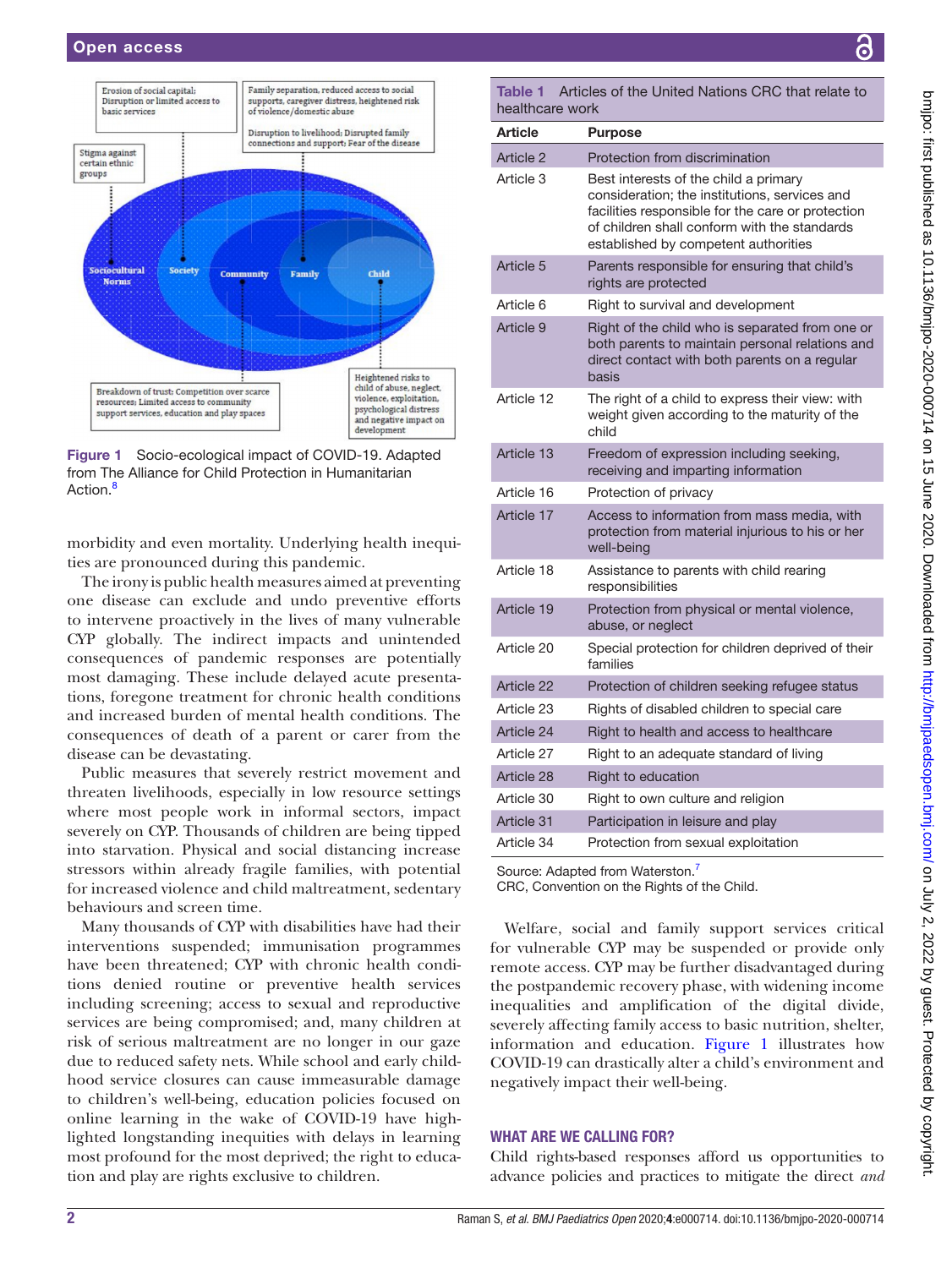<span id="page-2-3"></span>

| Priorities for child-rightsbased action in response to COVID-19<br>Table 2                                                                                                                                                              |                     |  |
|-----------------------------------------------------------------------------------------------------------------------------------------------------------------------------------------------------------------------------------------|---------------------|--|
| <b>Strategies</b>                                                                                                                                                                                                                       | <b>CRC</b> articles |  |
| Keep children and young people (CYP) visible and participating during this pandemic; encourage, privilege and listen to<br>their voices and their representatives.                                                                      |                     |  |
| Ensure universal access to quality maternal, newborn, child and adolescent healthcare and maintain preventive health<br>measures including immunisation to keep CYP healthy, while also responding to meet the needs posed by COVID-19. | 3, 24               |  |
| Support CYP by proactively and assertively aiding and assisting their families and communities.                                                                                                                                         | 3, 6, 9, 18         |  |
| Use the wisdom and intelligence of frontline workers, community leaders and organisations across diverse regions and<br>localities to understand and reach families and enable them to care for their children.                         | 3, 6                |  |
| Recognise the fragility of CYP who have been either removed from their families, who have been orphaned or who are in<br>various forms of care or detention by listening and responding with additional supports.                       | 19, 20, 21, 34      |  |
| Identify and reach vulnerable children in communities where their health is already compromised by inadequate or no<br>housing, deficient sanitation and poor hygiene.                                                                  | 6, 27               |  |
| Enhance the focus on and support for, indigenous children, refugee and migrant children, those with a disability, those<br>with chronic health conditions.                                                                              | 2, 22, 23, 34       |  |
| Mitigate the threat of compromised safety nets during the pandemic response by ensuring CYP continue to be protected 3, 18, 20<br>within their families and communities.                                                                |                     |  |
| Respond to the additional threats and risks of violence, exploitation and abuse to children from perpetrators capitalising<br>on reduced school attendance and surveillance by authorities.                                             | 19, 28, 34          |  |
| Keep CYP learning, expand internet access for families and children, and provide the support and technological capacity 3, 28<br>to do so.                                                                                              |                     |  |

CRC, Convention on the Rights of the Child.

indirect threats of the COVID-19 pandemic. Fulfilling children's rights, as explicated in the United Nations Convention on the Rights of the Child (CRC—see [table](#page-1-1)  $1$ ),<sup>7</sup> and framed by the Sustainable Development Goals, establishes the prerequisites for achieving optimal health and well-being (health equity) and addressing health disparities (social justice). The right to health is related to and dependent on the realisation of other rights. Building on global agencies' advocacy, $\frac{13-5}{3}$  we recommend concerted national, regional and global efforts to respond to the following priorities for CYP (see [table](#page-2-3) 2).

We need to privilege the rights of children, such that CYP are both seen and heard, responded to, protected from harms and health promoted, *and* provided oppor-tunities to actively participate.<sup>[1](#page-2-0)</sup> We must refocus our gaze on the rights and needs of CYP, particularly those at risk. Proactive health and welfare are essential services—timely assessments and care, and interventions for ameliorating chronic conditions and disabilities must be maintained with continued delivery as safely as is possible. Of primary concern, are those groups affected by poverty, discrimination, or conflict, in which inequities are amplified both during the pandemic and recovery phase. Maintaining vigilance on those who are marginalised and stand to lose the most from this pandemic and in the post COVID-19 aftermath, is critical.

#### Author affiliations

<sup>1</sup>Department of Community Paediatrics, South Western Sydney Local Health District, Liverpool, New South Wales, Australia

<sup>2</sup>Women's & Children's Health, University of New South Wales, Sydney, New South Wales, Australia

<sup>3</sup>Population and Public Health, The University of Western Australia Faculty of Health and Medical Sciences, Perth, Western Australia, Australia

4 Pediatrics, University of Florida, Jacksonville, Florida, USA

5 British Association of Child and Adolescent Public Health, Royal College of Paediatrics and Child Health, London, UK

<sup>6</sup>International Society for Prevention of Child Abuse & Neglect (ISPCAN), New Delhi, India

<sup>7</sup>School of Health, University of New England, Armidale, New South Wales, Australia

Collaborators International Society for Social Pediatrics & Child Health (ISSOP) COVID-19 Working Group: Karen Zwi; Nicholas J Spencer; Jeffery Goldhagen; Raul Mercer; Barbara Rubio; Giorgio Tamburlini; Sharon Goldfeld; Susan Woolfenden; Sarah Gander; Charles Oberg.

Contributors SR undertook planning, writing up and was responsible for the overall content; MH, RN, RK and RS provided content and writing of sections, BL provided content and editorial oversight.

Funding The authors have not declared a specific grant for this research from any funding agency in the public, commercial or not-for-profit sectors.

Competing interests None declared.

Patient and public involvement Patients and/or the public were not involved in the design, or conduct, or reporting, or dissemination plans of this research.

Patient consent for publication Not required.

Provenance and peer review Commissioned; externally peer reviewed.

Open access This is an open access article distributed in accordance with the Creative Commons Attribution Non Commercial (CC BY-NC 4.0) license, which permits others to distribute, remix, adapt, build upon this work non-commercially, and license their derivative works on different terms, provided the original work is properly cited, appropriate credit is given, any changes made indicated, and the use is non-commercial. See:<http://creativecommons.org/licenses/by-nc/4.0/>.

#### ORCID iD

Shanti Raman<http://orcid.org/0000-0002-4546-3231>

#### **REFERENCES**

- <span id="page-2-0"></span>1 Cuevas-Parra P, Stephano M. *Children's voices in times of COVID-19: Continued child activism in the face of personal challenges*. Uxbridge, United Kingdom: World Vision International, 2020.
- <span id="page-2-1"></span>2 UNICEF. *Policy brief: the impact of COVID-19 on children*. New York: United Nations Children's Fund, 2020.
- <span id="page-2-2"></span>3 Klein JD, Koletzko B, El-Shabrawi MH, *et al*. Promoting and supporting children's health and healthcare during COVID-19 – International Paediatric Association Position Statement. *Arch Dis Child* 2020:1–5.